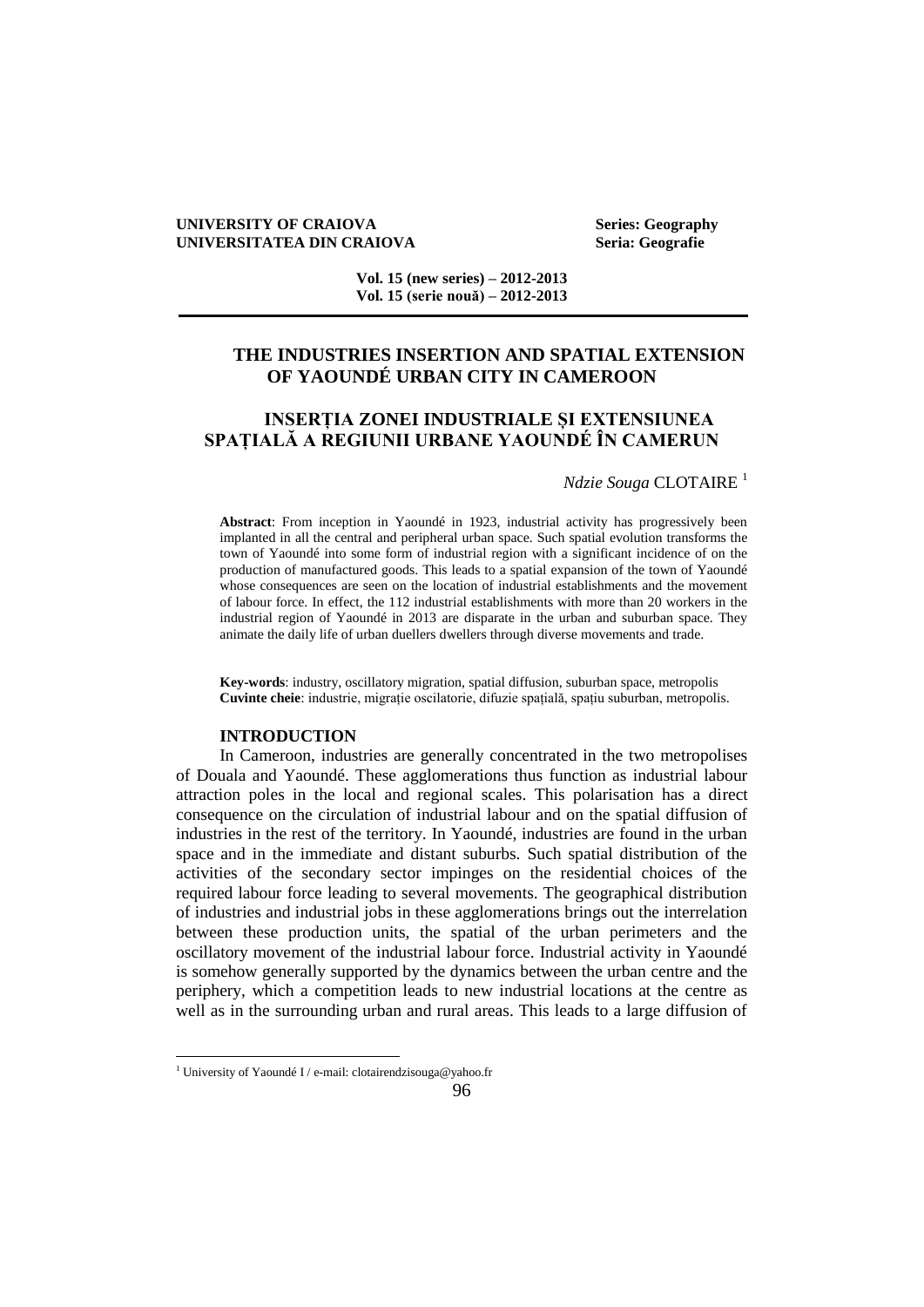industrial enterprises in the urban space resulting in the development of a diversity of industrial and residential poles in the urban space.

## **I-Wide diffusion of industries in the Yaoundé urban space**

Since its appearance in Yaoundé in 1923, industrial activity has been presenting presented different facets that differentiate the classical industrial quarters such as Nlongkak, the central town, Nsam, Mvan, etc. from the many new and diversified poles of industrial location. Currently, industrial enterprises of Yaoundé are found in the urban and suburban space. These industrial establishments are variously located in structured, semi-structures and spontaneously inhabited quarters. It is for this reason that industrial activity can be found in the administrative centre, in the industrial zones of Mvan, Ahala and Nsam, in BAstos and in Melen. This frame in the evolution of industrial activity brings out significant elements in the diversity of production area and the residential area of the industrial labour force. In effect, the 112 industrial establishments actually found in the town of Yaoundé are unequally distributed within the urban and suburban perimeters. These industrial establishments contribute to the daily function of the town of Yaoundé through trade and numerous accompanying movements. No matter where located, these industries use a diversified source of labour whose place of residence reflects the importance of the location of the enterprise in the analysis of these industrial quarters in Yaoundé.

1-Implantation of several industries in the peripheral quarters

Peripheral quarters are location areas for industrial establishments, which although far away from the urban centre, considerably benefit from influence in the spatial mobility of labour force and industrial products, as well as spatial expansion of the town. Experience shows that in the present economic situation, investors of the secondary sector in Yaoundé are more interested in the creation and continuity industrial establishments. As such, the location choice, very much depends on the comparative advantage among several types of location factors. In this light, the urban centre easily integrates the periphery in a strategy of urban renewal often along communication axes (Collier, 2007).

Since the beginning of the year 2000, several wood, building and public works as well as manufacturing of chemical products enterprises expanded into the immediate and distant peripheries of the town of Yaoundé. These expansions are followed by their supplies and staff some of whom continue to reside in the urban space. In this way, several location places for industrial establishments around the capital city lead to the mobility of their headquarters, which continue to multiply and renew (Philippe, 2007). The Cameroonian metropolis of Yaoundé thus provides this peri-central pole with diverse advantages such as financial seats, markets, communication core, vast areas for equipment, relatively low land rents, etc.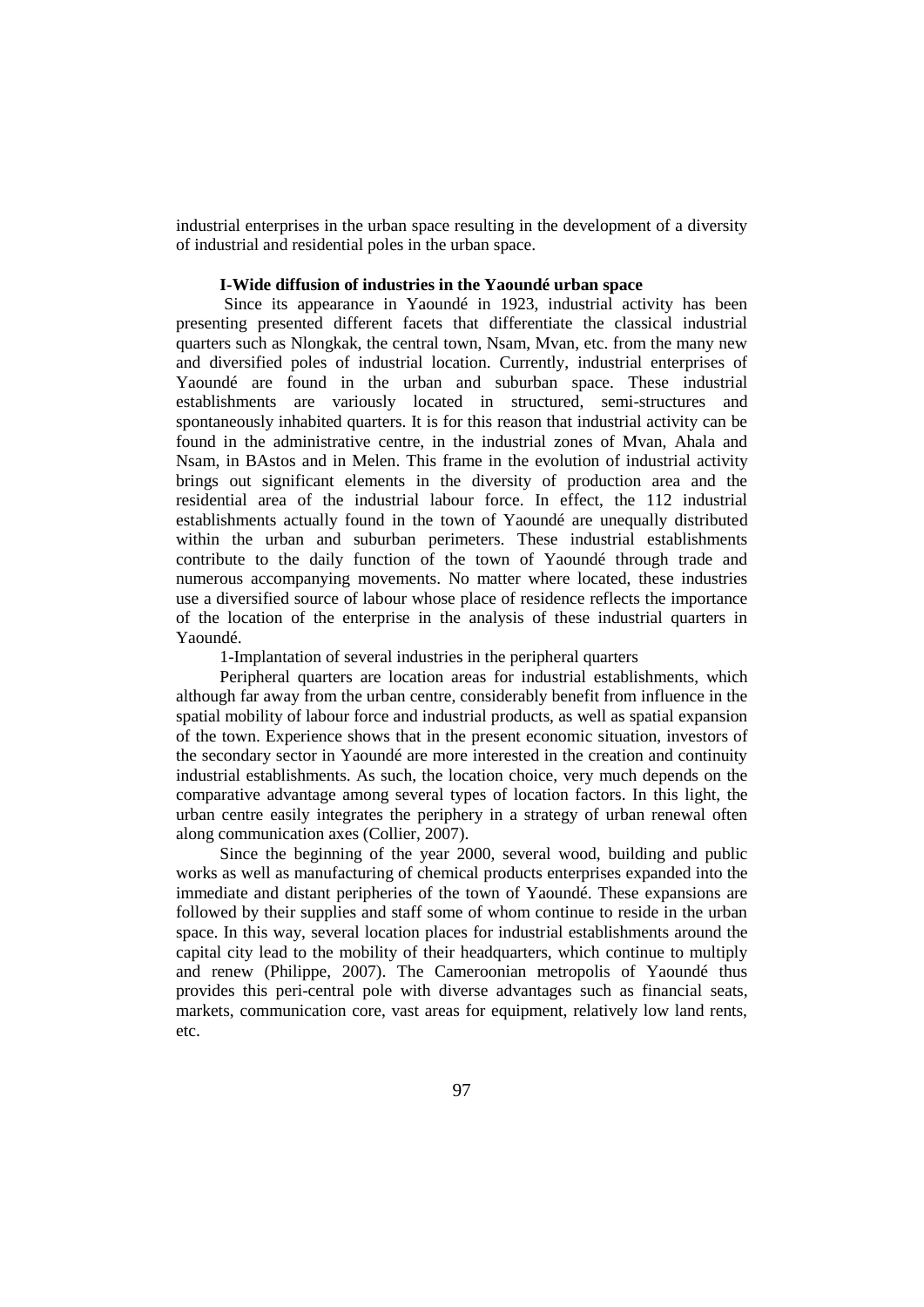In the whole, the affluence of industrial establishments in the peripheries demonstrates the dynamics of industrial activity, especially of certain branches. Between 2000 and 2010, therefore, the location of industrial activities close to the urban perimeters that is in the peripheries involves ten establishments and three branches of activity. These peripheries are attractive and draw several woodwork and sawmill enterprises; enterprises that produce construction material and enterprises that produce chemical products. These locations are disparate and vary in function of the peripheral zone as shown in table 1.

| Quarters or | number of          | Percentages |
|-------------|--------------------|-------------|
| peripheries | industries located |             |
| Soa         | 02                 | 11%         |
| Mbankomo    | 03                 | 17%         |
| Mfomakap    | 01                 | 6%          |
| Mfou        | 02                 | 11%         |
| Nsimalen    | 01                 | 6%          |
| Nkoabang    | 01                 | 6%          |
| Nkolbisson  | 01                 | 6%          |
| Ahala       | 07                 | 37%         |
| Total       | 18                 | 100%        |

**Table 1. Distribution of industrial locations in the periphery of Yaoundé in 2011**

Source: Field data 2012

These peripheral zones are found to the northern entry as well as to the east and to the south west of the town of Yaoundé. Here, the industrial location is influenced by closeness to the town. Generally speaking, the distance between the central town and the location of industries in the peripheries varies in relation to the importance and the geographical situation of these zones. As such, of the 18 industrial enterprises counted in the area concerned, 37% are found on the valley floor drained by river Nfoundi in Ndamvout (Bopda, A., et Santoir, C., 1996). These industries thus solicited these areas that strew in the industrial zone for several reasons. Among these reasons, there can be cited the possibility to access streams to evacuate waste. Easy access to the railway line and to the main road (national  $N^{\circ}$  3) linking Yaoundé to the town of Douala can equally be cited. These communications axes allow for easy replenishment of the industries with different inputs. These are mainly chemical industries such as Pharmacam, NOSA, etc. This is equally the case with food processing industries such as SABC, and polygraphist such as SOPECAM. One equally finds and in the majority wood transformation industries. These are the cases of Patrice bois and of SCEP. All these industries are concentrated in this zone where they continue attracting a large labour force while contributing in the mobility of people and goods in the urban space.

Apart from this zone gradually integrated into the urban space, the location of industries equally takes place in certain localities such as Mfomakap (5%), Nkoabang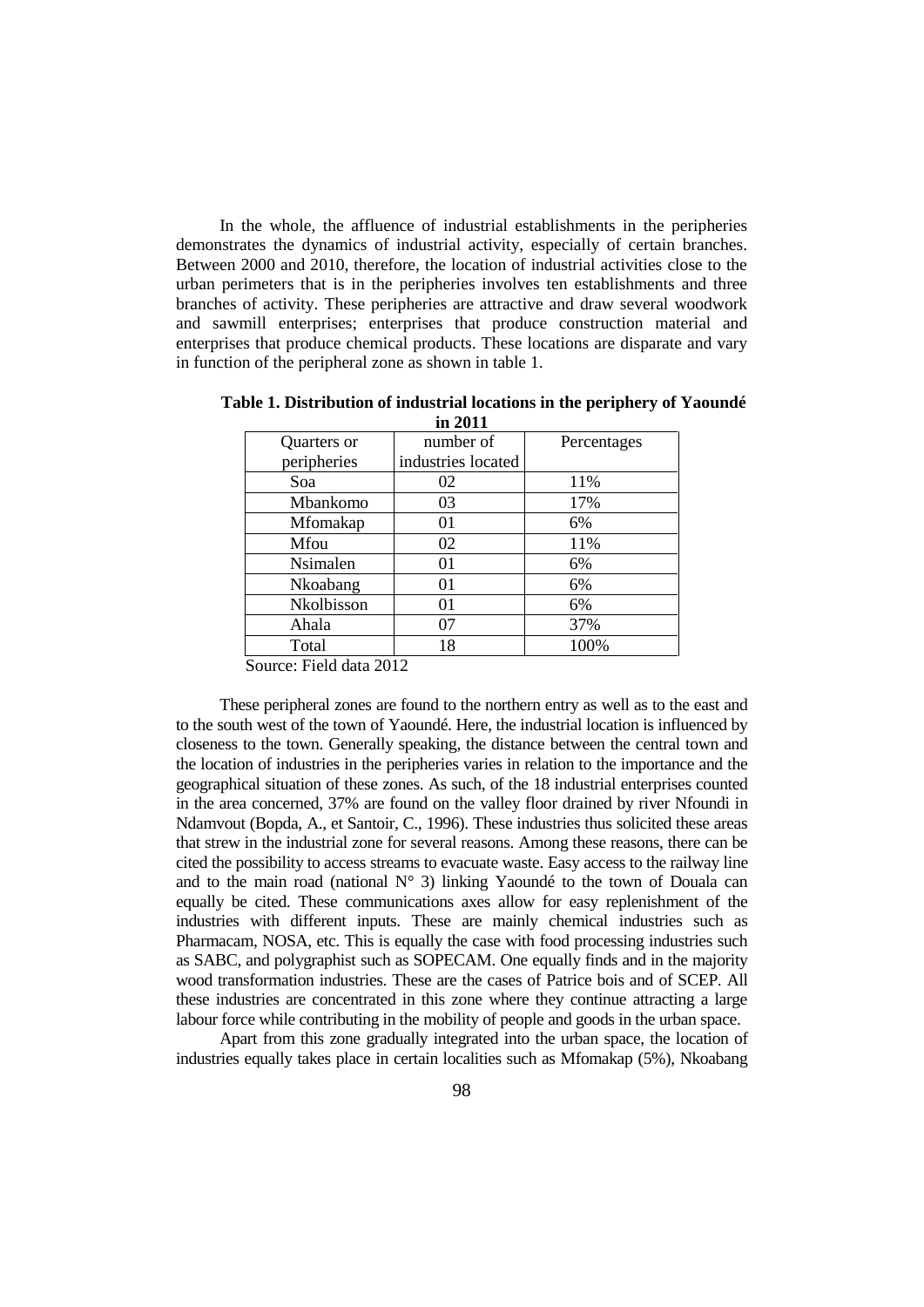(5%), Soa (11%), etc.; all these localities or peripheral zones are today feeling the heartbeat of urban life with consequences on the spatial expansion of the town of Yaoundé. Here, distance tends to be reduced in relation to human activities and the occupation of space by enterprises.

The location of industries in the peripheries makes Yaoundé an industrial region since it satisfies its industries with various goods while facilitating trade in raw materials and finished goods of these enterprises. This tendency is observable year after year. The most involved branches are the construction and wood industries, as well as chemical industries. This is the case of SOFAMAG currently located in the Soa zone.

Be they the zones of Soa, Mbankomo, Mfomakap, Nkoabang or Nkolbisson, location in the peripheries accounts for about 17% of total industrial location in Yaoundé. When this location is linked to the change of site by the establishment, this is referred to as delocalisation, which can depend on several reasons based on the objectives and the activities of the enterprise. Delocalisation of industrial establishments most often occurs between more or less distant administrative units that become so to say attraction zones to industrial enterprises.

They equally bring out the dependency linkages between progressive development of the town and its spatial expansion. This influence is felt by a quasitotality of secondary towns surrounding Yaoundé. Among these can be cited Mbalmayo, Obala, Okola, Mfou for which new industrial locations are directly or indirectly exerting an influence on their physical, economic and human environments (Perroux, 1999). However, these peripheral poles are hardly autonomous due to the general influence of the town.

Since the end of the 1990s, the location of establishments within the peripheries has remained intra regional with the affluence of administrative units closer to Yaoundé; that is not going beyond 20km.Contrarily from the end of the 1990s, location of industries at the peripheries goes further and beyond 60km. This is the case of EGTF Coron, delocalized from Coron in Yaoundé towards the Nanga Eboko since 1999.The essential element here is time. During the period between 1960 and 1985, some localities that are today quarters integrated into the urban perimeters were considered as peripheral zones. However, the SDAU of 1984 endowed the town of Yaoundé with industrial zones adjoining the south (Mbankomo) and the north (Nkometou) peripheries. These zones have attracted and continue attracting several industrial establishments in their different forms and sizes.

## **A high presence of industries in the planned and semi-planned quarters**

The occupation of space by industrial activities in Yaoundé is heterogynous. Since its origin, the town has been hosting economic activities from all sectors of the economy and from all industrial branches. These activities locate following a pattern that is more favourable to promoters than to the strategy elaborated by specialists in territorial management as a whole. In the secondary sector, industrial establishments locate in all the planned and unplanned quarters. This localisation has implications on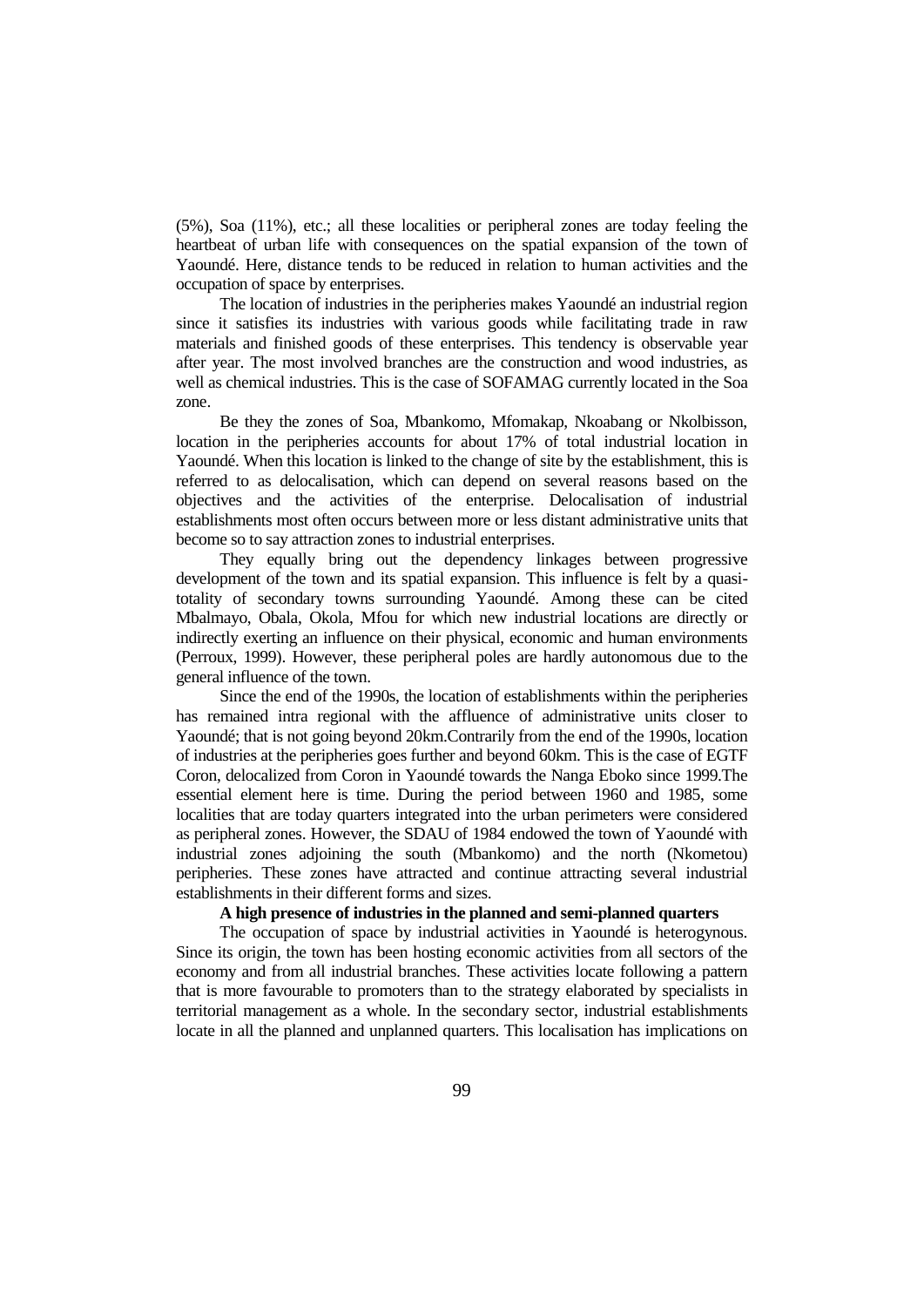the spatial mobility of goods and labour force. It is accompanied by profound and specific mutations in the urban composition and road network.

Generally, the planned and semi-planned quarters have ubiquitous outlook from the economic point of view, especially industrial in Yaoundé. In this context, industrial activity is present in a quasi-totality of the planned and unplanned quarters of Yaoundé. Through these varied and diversified branches, it is integrated into the system of the economic life of the quarters such as Bastos, Nsam, Mvan, Ekounou, Biyem Assi, Nlongkak right in the heart of the administrative and commercial centre. The most indicative sectors of this spatial distribution are permanently wood, the PMI, and to a lesser scale printing press, textile and styling.

Just as factories, warehouses, offices and industrial workshops found at the epicentre and commercial centre, constitute a manifestation of anarchy installed by investors in their location choices. This phenomenon is the cause of reversal in tendency and slowing down of dynamism of the peripheral industrial zone at the north and south entries into the capital city. This accounts for the continuous renewal of the industrial outlook of Yaoundé and the development of its rhythm.

Table 2 brings out the distribution of industries by quarter in Yaoundé. Generally speaking, these are the industrial quarters of Yaoundé. This tendency is still very irregular when analyses by sector or subsector are taken into consideration. The current spatial differentiation in the occupation of the urban space by industrial establishments expresses the fundamental mutations observed in the secondary sector these last years in Yaoundé. It is a type of mutation that generally affects the jurisdiction of the Mfoundi division. It constitutes a necessary and important element at the level of employment offered by secondary sector and by general growth of the industrial landscape of the town. This falls in line with the objectives that the state of Cameroon seeks to achieve through industry. This in the short term has to be a boaster to job creation and the fight against unemployment and poverty.

| <b>Ouarters</b>          | <b>Number of establishments</b> | Percentage |
|--------------------------|---------------------------------|------------|
| <b>Byem-Assi</b>         |                                 | 7%         |
| <b>Nsam</b>              | 5                               | 4%         |
| <b>Mvan</b>              | 11                              | $10\%$     |
| <b>Ekounou</b>           |                                 | 3%         |
| <b>Nlongkak</b>          | 12                              | 12%        |
| <b>Nkomo</b>             |                                 | $1\%$      |
| Mvog_Mbi                 | 3                               | 2%         |
| Ahala                    |                                 | 7%         |
| <b>Centre town</b>       | 10                              | 9%         |
| <b>Bastos</b>            | 3                               | 2%         |
| <b>Anothers quarters</b> | 48                              | 43%        |
| <b>Total</b>             | 112                             | 100%       |

**Table 2: Distribution of industrial establishments in the quarters of Yaoundé by branch of activity**

Source : Field data (2012)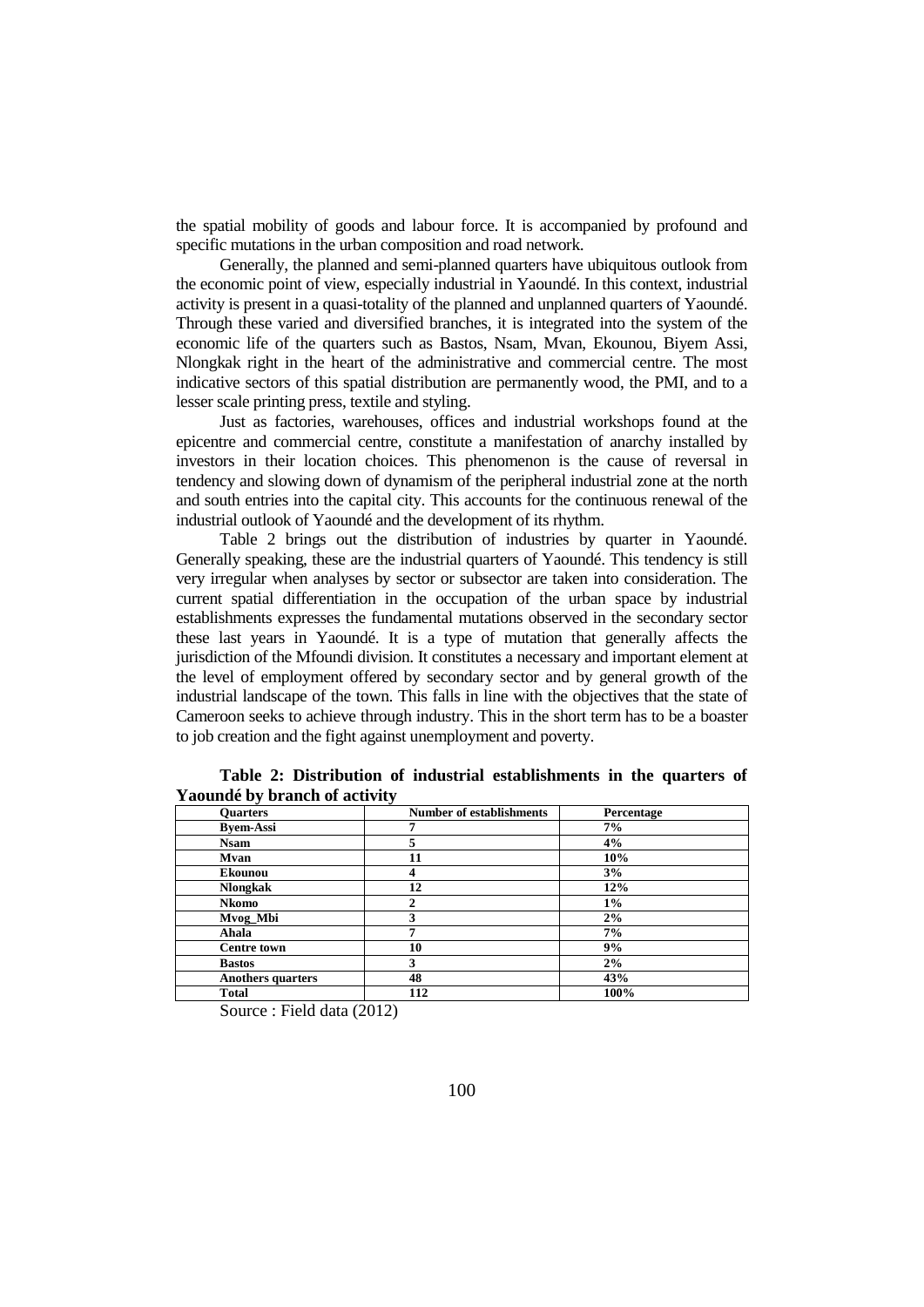In detail, the spatial location of industrial establishments as described in table 2 shows a preponderance in the quarters of Mvan, Nlongkak, the central town, Nsam and Ahala. However, compared to the rest of the town and in accordance to different advantages accruing to these quarters (planned and unplanned quarters as well as the peripheries), the secondary activity has remained a faithful pattern that favours the location of industries in areas where promoters have a free hand. In the whole, 44% of the industrial enterprises in Yaoundé are located in places other than those found within the designated industrial zones. They actively take part in the construction of the urban network and the movement of labour force from one point of the town to the other.

These enterprises develop original strategies for the promotion and consolidation of industrial jobs in Yaoundé. Planned quarters such as Bastos and relatively planned quarters such as Omnisport, Mvan, Biyem Assi, etc. attract a majority of industries. In this context, we can talk of a clear opposition between incentive state measures and the choice of location areas of secondary activities in Cameroonian towns. This opposition although significant spatially and economically speaking have consequences on human life.

The examination of the table and the spatial distribution map of industries bring out two industrial poles in Yaoundé: the central town and the industrial zone of Nsam and Mvan. The central town benefitted from industrial location at the dawn of the independence of Cameroon. Attracted by markets, relationships and relative security, industries were preferably located in these quarters. These were mainly polygraphist industries, bakeries and the only textile branch in Yaoundé. Even during the period of full economic growth this tendency has remained almost the same. Progressively, industries started occupying the whole central town right to the same proportion of Nlongkak.

Just as in the central town where advantages in terms of replenishing industries with all sorts of goods made possible by the communication network, the industrial zone of Nsam and Mvan appear to be a perfect location zone for industries. This zone provides industrial promoters diverse advantages since its creation in 1978 by the Cameroonian government. Today still, most of the industries in Yaoundé are located and continue to solicit this zone. Here, there are found industrial enterprises of all branches but the wood and chemical industries are the most represented. Even the largest public owned polygraphist industries are located here since 1978. It is the same for large industries producing gracious drinks that are located in this industrial zone before the attainment of the independence by Cameroon. Generally, it should be said that the quasi-totality of industries located in the industrial zone are either large or average in size. These industries also benefit from the intensive use of high technology in their daily functioning. Clearly speaking, the industrial location zones are not only in the peripheries, planned and unplanned areas. Yaoundé industries are located all over where promoters find space and adequate development conditions.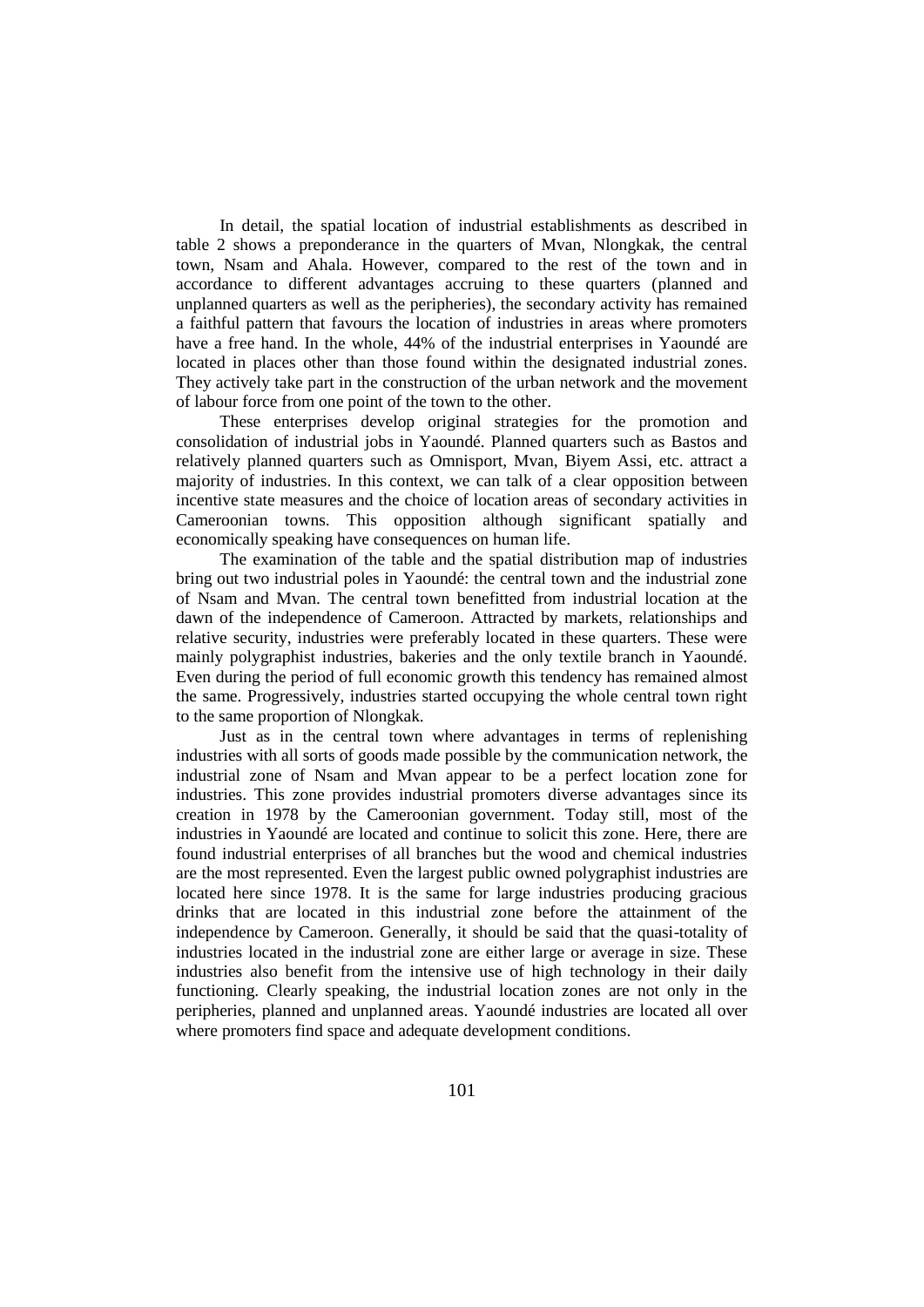## **Other location spaces of industry in Yaoundé**

These are quarters with spontaneous settlement on the MAGZI industrial zone situated at the south entrance of the town of Yaoundé. These zones are increasingly experiencing industrial activities. These are preferred areas of attraction for the opening of secondary activities. Only two branches dominate in the framework of this approach. These are SMI and wood industries. However, other branches of activity, when found in these areas, grow using artisanal methods. This concerns manufacturing of blocks or workshops for the manufacture and repairs of electronic and mechanical appliances.

In detail, wood workshops, bakeries and building and public works establishments are omnipresent in Yaoundé. They profit from a good geographic representativeness in the urban perimeters. But, due to the inappropriate organisation and the most often complex status, a good number of them operate in an informal and clandestine manner. Quarters highlighted here such as Mokolo, Nkolbikok, Obili, Manguier, Briqueterie, Mvog Ada or Mvog Mbi have formally been the first areas of affluent location of industrial activities right up to 1980.

Industrial establishments contribute to the functioning of the economic life through their interaction with the peripheral environments. In this approach, the urban perimeters unceasingly continue to attract new locations and creation of enterprises. Concurrently, some promoters continue soliciting the periphery of Yaoundé for the location of a more or less large number of establishments.

In Yaoundé like elsewhere in Cameroon, an industrial zone has been developed since 1983 (cf. photo) to promote a better allocation of land and spatial resources required for the development of industries. This zone is situated to the southern entrance of the town. It covers quarters in which are found a large number of industrial enterprises and establishments are found. These very important industries for the economic dynamics of the town, for Cameroon and the central African sub region supply several direct and indirect jobs to the urban population. This region owes its originality to a relief with valley bottoms drained by the Mfoundi River. The industrial zone developed and planned by the state in Yaoundé since 1927 has profited from the construction of the railway linking the political capital to the sea port in Douala (Bopda et Christian Santoir, 1995).

After the independence of Cameroon, MAGZI was created with the aim of reinforcing the industrial policy of Cameroon through promoting the development of secondary activities. Other than the first zone created at the entrance of the town of another zone has been created in Nkomo. Unfortunately, the rapid expansion of the settlement contributed to the abandonment of these zones. Further, other zones favour the spatial growth of the town especially by the demarcation of the urban structure by activities such as found on fig. 1.

Fig. 1 shows that at least two industrial zones have been previewed by the different master plans of the town of Yaoundé. In the same manner, this town clearly has economic considerations that are contrary to vocation as the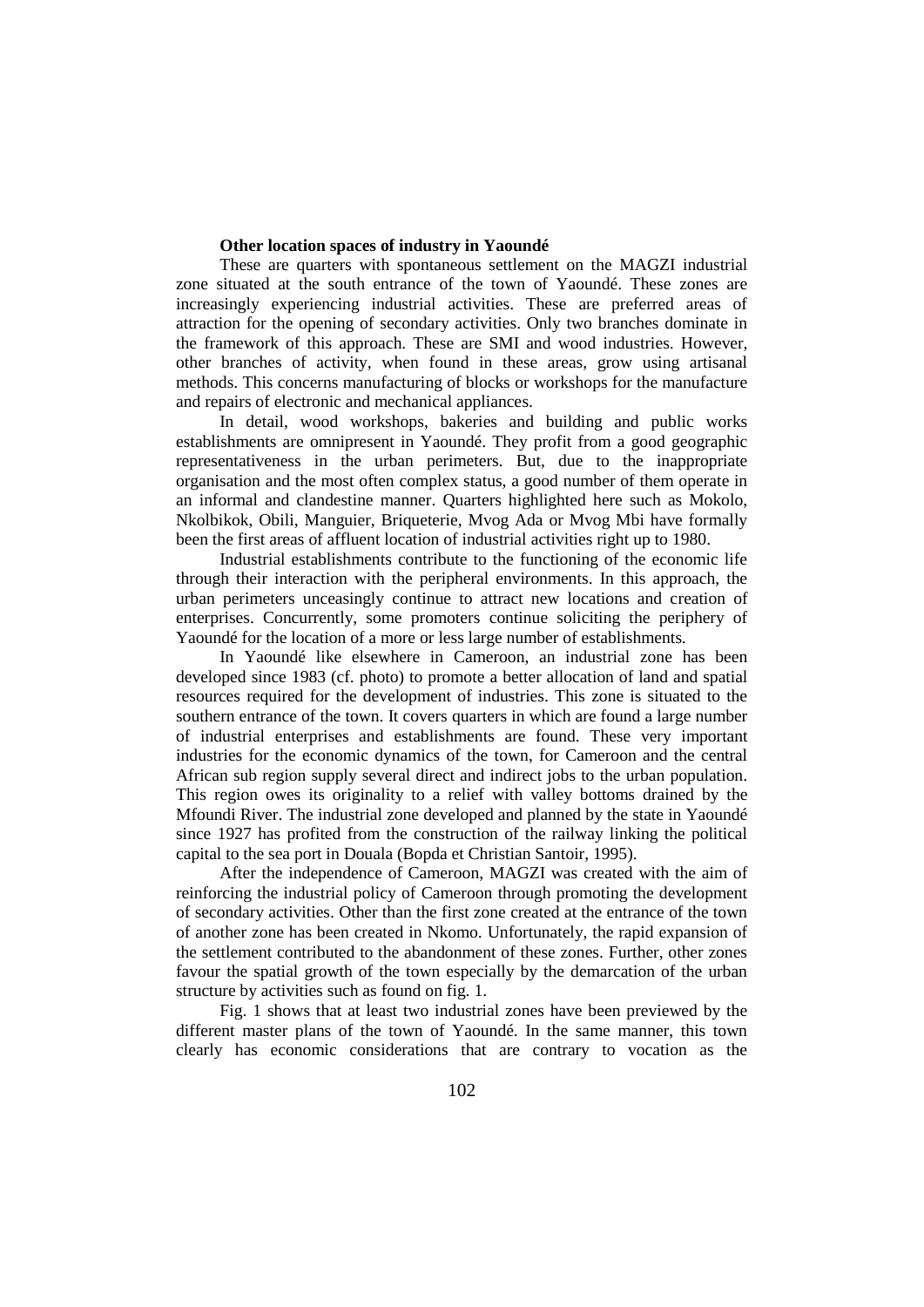administrative and political capital of Cameroon. This situation is observable in the efforts of planners to create transformation plant in respect to the spatial growth of the town as testified by the following data.



**Photo 1. A partial view of the MAGZI industrial zone of Yaoundé south. It is surprising to realize that in spite the development realised on this space, few industries locate here in a proper manner. They still prefer to anarchically locate all over the town and its environs.**

B-Consequences of the spatial location of industries on the movement of industrial labour force in Yaoundé

The town of Yaoundé is increasingly playing the double role of political capital and industrial town. At the level of the administrative region of the centre, this town stands out as an industrial region that attracts and creates several industrial jobs on a daily basis. The geographic distribution of industries is responsible for the numerous labour migrations linked to the movement of industrial labour force. In this regard, distances between the town and its suburbs henceforth seem reduced for actors of industrial employment in Yaoundé.

The spatial distribution of industrial units in the town of Yaoundé reveals that they are located in the near, average and distant peripheries. These locations influence the residential choices of the labour force that can be motivated by economic reasons at the period of choosing a settlement area. It is clear, for this reason that the permanent mobility of paid worker is one of the manifestations of this situation. To this effect, a significant portion of the Yaoundé industrial labour force live in several localities that are not part of the urban periphery or under the administrative or territorial competences of the town of Yaoundé. This integrates the industry into the clear spatial relation with the consequences on the tentacular effects of the town.

This labour force is equally for all branches of activity and from professional categories. It is made up of men and women who voluntarily or are compelled to reside in the closer suburbs of the urban perimeter. Each morning they try to overcome the notion of distance that separates the residential from the work places all in contributing to the understanding of the interrelationship between the place of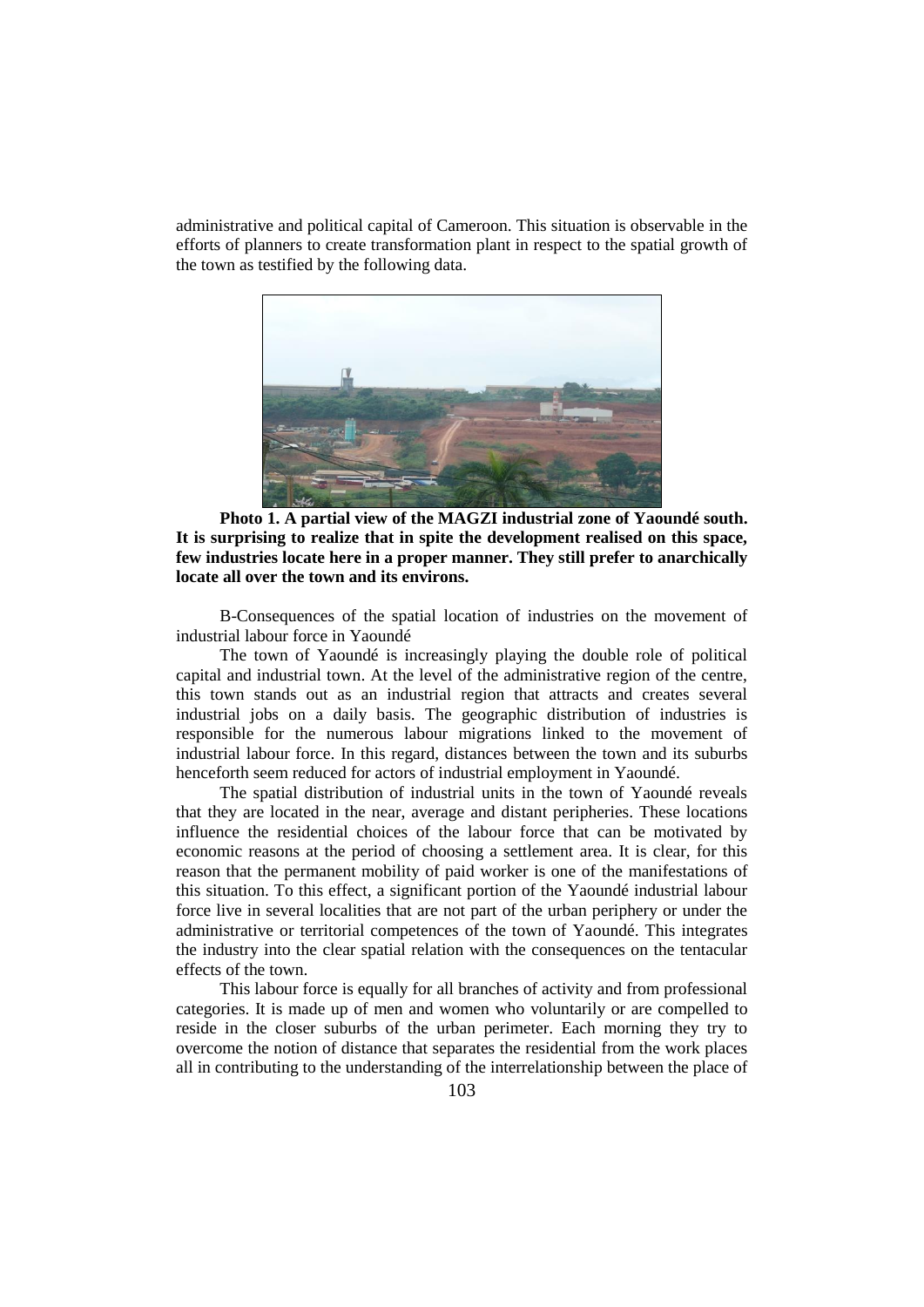work and the place of residence. The immediate consequence of this situation is the increase in the number of movements by the labour force flux from one of the industrial region of Yaoundé to the other as on fig. 2.



**Fig. 1. Industrial zones previewed by Yaoundé SDAU** Source: CUY, MINDUH/SDAU (2004), Field data (2012)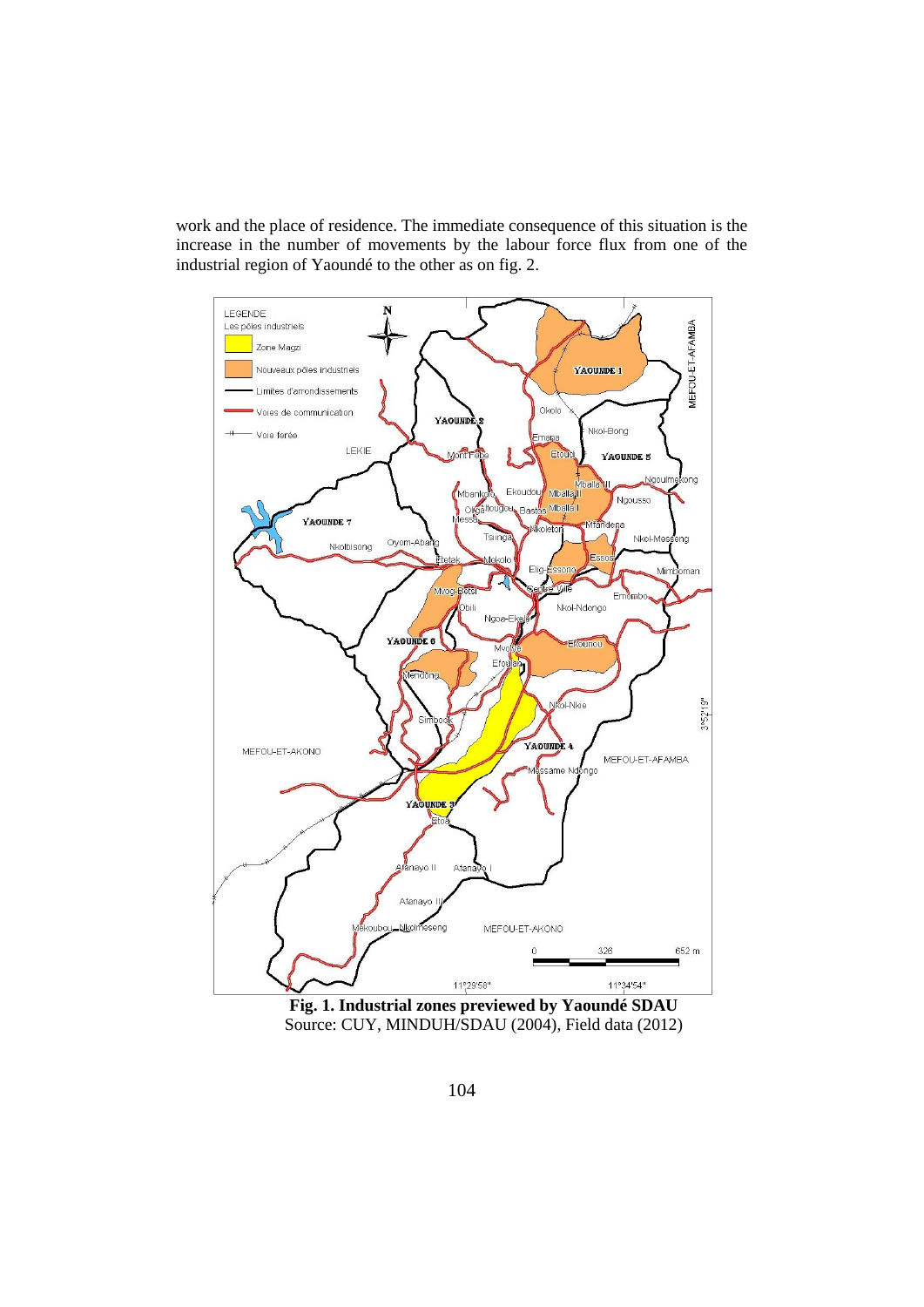Today, secondary activity is found in all localities situated around the town of Yaoundé. These localities are in permanent network with the rural world or in certain cases with the surrounding towns whose influence by the Yaoundé metropolis in their daily life and evolution is unquestionable (Ndock Ndock, 2009).

The location of a production unit in a place encourages the movement of people and goods. They have effects that are linked to the dominant economic activity and on the physical and human environment of the enterprise. This is also an approach that integrates the idea according to which the installation of an enterprise in a place is a source of employment and organization of the territory. In the specific case of structured and semi-structured quarters, the location of industrial establishments increases the influence of labour force in the daily volume of movements even within the town of Yaoundé.

In a clear manner, industries that are located in Yaoundé show labour migrations that are henceforth common place among the workers working in them. Several alternating flow of workers between the town of Yaoundé and other surrounding administrative units are recurrent. These flows are higher when it concerns workers living in zones such as Mfou and its environs in the Mefou Afamba and Soa. It is the same situation for Mbankomo in the Mefou Akono approximately in the same proportion. On the other hand, this migratory flow of workers is low as it concerns the exit of industrial labour force from the town of Yaoundé towards these administrative units. As such, despite SOFAMC situated in the Mefou Afamba and which attracts a relatively high labour force (67%) from Yaoundé, other movements of actors in industrial job towards industries located in surrounding administrative units are negligible, the proportion varying between 3 and 5%.

The geographical position, sector specificities as well as oscillatory migration of the active population schematically contributes to constructing the heterogeneity of the urban and suburban space of Yaoundé. If industries have the tendency to locate in all the zones, it should be noted that the residential strategy of the labour force at times leads them to increasingly desire those zones in which they can be open to all the domains. In this condition, it is important to know the evolution of movements in the life style and working hours of industrial workers. These movements with time also express the increasing dissociation between the place of residence and the location of industrial activities. Here, the movement between house and work plays a determining role in the increase of traffic between the urban centre and the close peripheries and surroundings. It is here that the town of Yaoundé is situated in the context of metropolises that brings in the surrounding secondary towns in the production system, the linkages and exchange of persons and services. All these secondary towns are influenced in their daily functioning by the proximity of Yaoundé that offers many opportunities to their population as well as to its residents.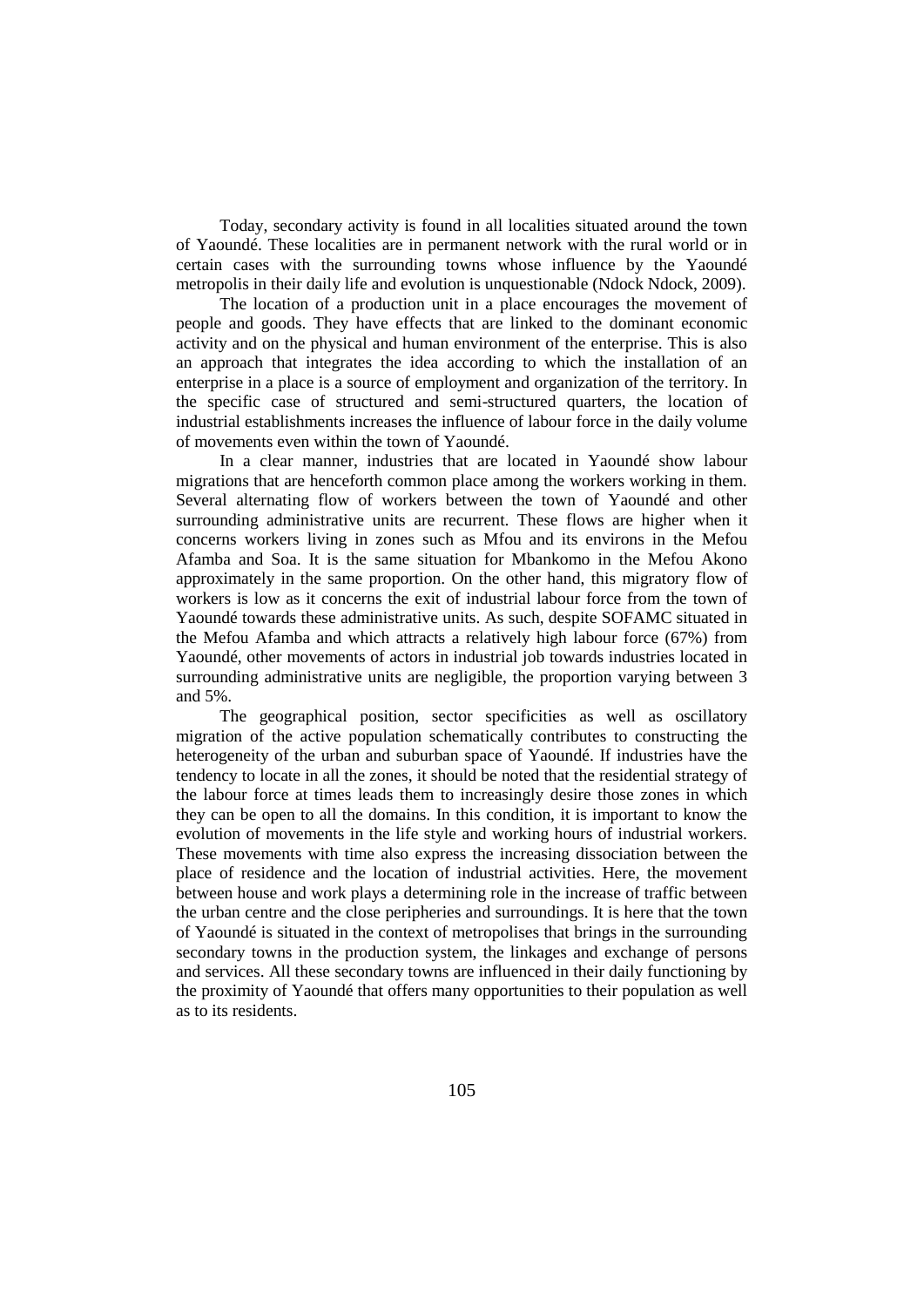

**Fig 2. The alternating movement flux of actors in industries in the territory of Yaoundé** Source: Field data 2007-2012, Enterprise files 2012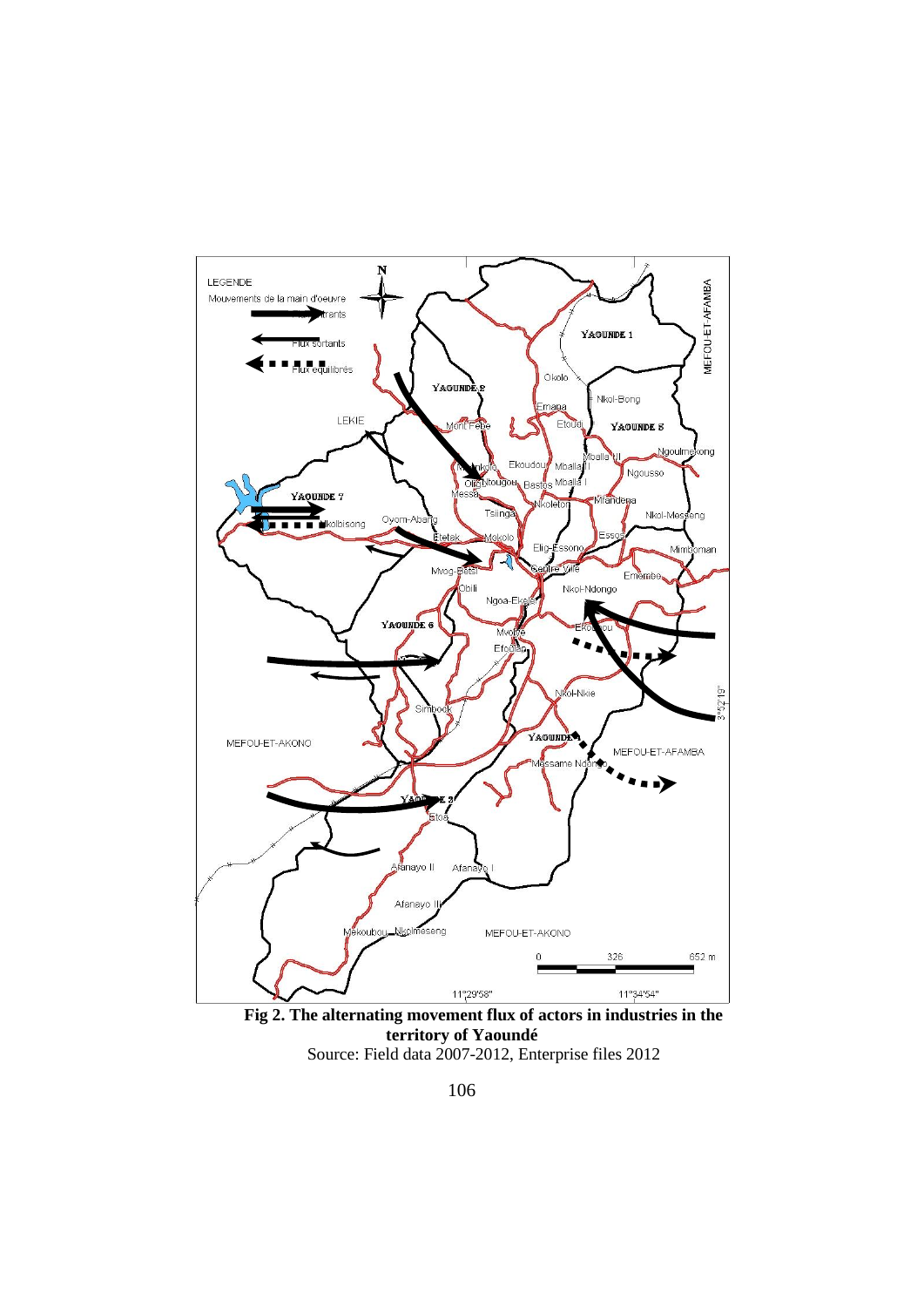The flow of labour force from one point of the town to the other shows a clear disequilibrium between internal movements and movements towards the peripheries. This disequilibrium becomes significant in understanding the reshuffling that can occur between urban zones and others or between sub divisional council and the other. In this context, labour force moves on a daily bases towards all possible directions. Distances between place of residence and job site vary between 1.5 and 30km. These distances covered every day by Yaoundé industrial workers are done either within the within agglomerations or between agglomerations and the peripheries vice versa.

The oscillatory and daily migrations of industrial workers cover fairly large territory at the centre regional scale. This flow of works brings out the place and role of some roads in the town of Yaoundé. As such, the road linking Mendong and central town attracts close to 28% of the workers. This gives them the opportunity to settle in these localities as land lords since land is still relatively cheap compared to that in the central town. In some cases equally (12%), it is either family residence or place of birth for these numerous individuals whose past generations have observed the rapid growth of the town of Yaoundé since independence.

The distribution of peripheral labour force reveals a contradiction between the planned urban sector often characterised by secured remunerations and the unplanned sector where employment is at times considered as disguised unemployment. In such a way, time constraints in relation to distance between place of residence and the central town as well as job site, the need for profit making and saving for future investments as many of the elements that play a non negligible role in the understanding of this phenomenon. In spite the advantages, there is equally an upset in the scale of time and space whose consequences are quickly felt socioeconomically.

### **CONCLUSION**

In Yaoundé, several industrial establishments of varying sizes are increasingly taking a determinant position in the organisation of space. In different degrees, these enterprises in certain urban and suburban spaces, either due to circumstances or simple strategy to profit from opportunities linked to their territory. Globally, these industries participate to the economic dynamics of Yaoundé and to the mobility of people and goods. They are sources of employment in Yaoundé. As such, the occupation of the urban and suburban spaces by paid workers of these industrial establishments in Yaoundé leads to oscillatory migrations of industrial labour force between the town and its immediate and distant suburbs. This movement of labour force from one quarter to the other, from one town to the other or from one region to the other reveals an increase in the number of movements linked to industrial activity. Granted, these movements that go along with economic mobility are not as many compared to that of